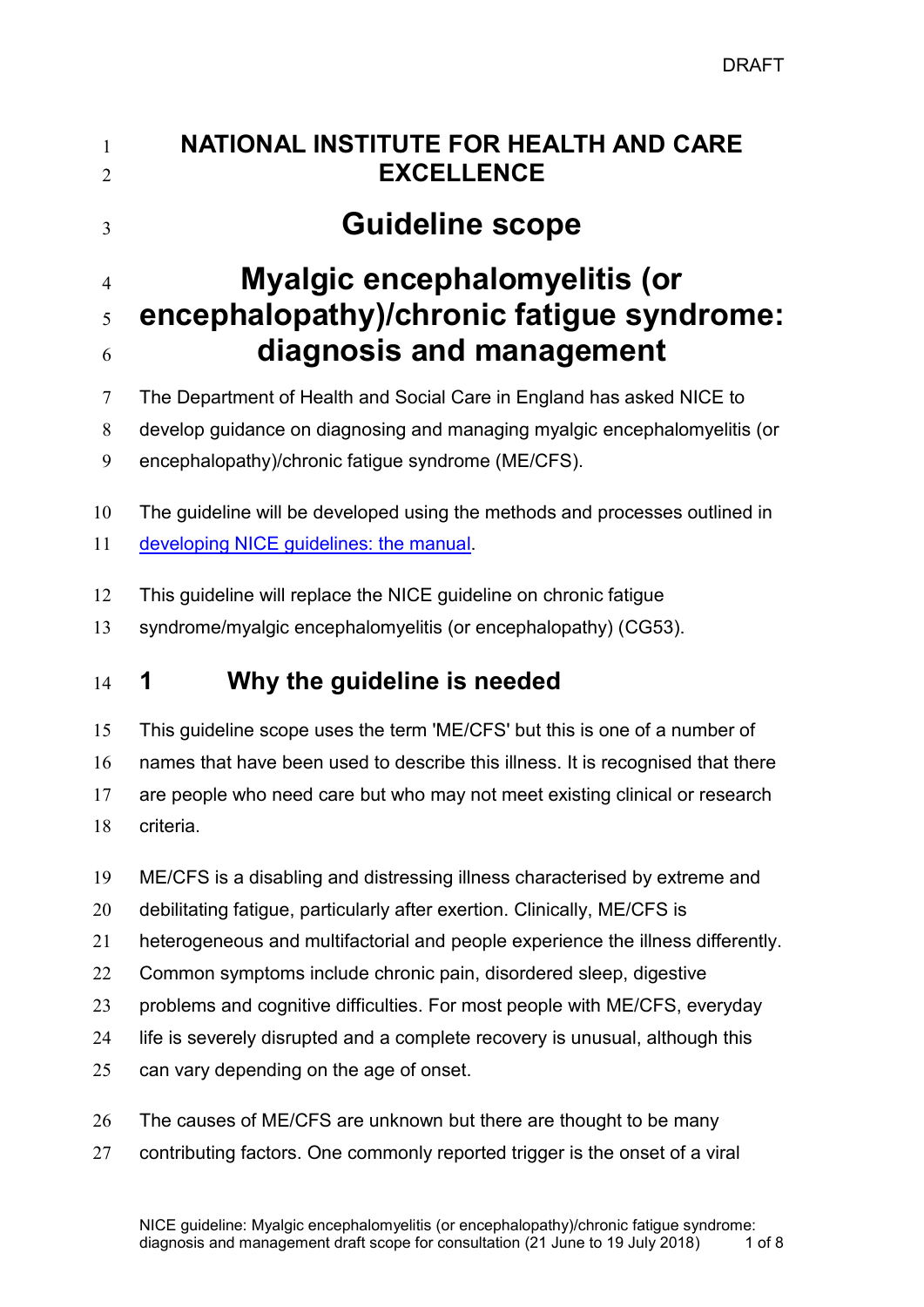illness and post-viral malaise, although the reasons for this being a trigger for ME/CFS are not understood. The lack of understanding of the aetiology of the condition has contributed to a number of different symptom-based definitions being used in research and in clinical care. Ongoing research into the causes and pathological processes underlying the symptoms of ME/CFS includes examination of immune function, autonomic function, neuroendocrine disorders and gene expression.

 The estimated minimum prevalence rate of ME/CFS in the UK was 0.2% for people meeting either the Centers for Disease Control and Prevention (CDC) or Canadian case definitions in a UK primary care cross-sectional study. People with ME/CFS report delays in diagnosis, and research has highlighted that many GPs lack the confidence and knowledge to diagnose and manage ME/CFS. However, a review of diagnoses at a referral centre found that 40% of people referred did not have CFS but had fatigue associated with another chronic disease; a primary sleep disorder; a psychological or psychiatric illness; or a cardiovascular disorder. In the same review, 5.2% of all the people referred did not have a clear cause identified to explain their fatigue.

 People with ME/CFS have reported a lack of understanding among health and social care professionals about their illness and related problems. There are added issues for children, young people and their carers when illness makes school attendance difficult and families come to the attention of educational and social care services.

 The previous NICE guideline (CG53) made recommendations on the use of cognitive behavioural therapy (CBT) and graded exercise therapy (GET). The evidence supporting these interventions has been challenged and some people with ME/CFS report being pressured to participate in exercise programmes, leading to a worsening of symptoms. There is therefore a need 28 to review the evidence for these and other interventions.

# **2 Who the guideline is for**

This guideline is for: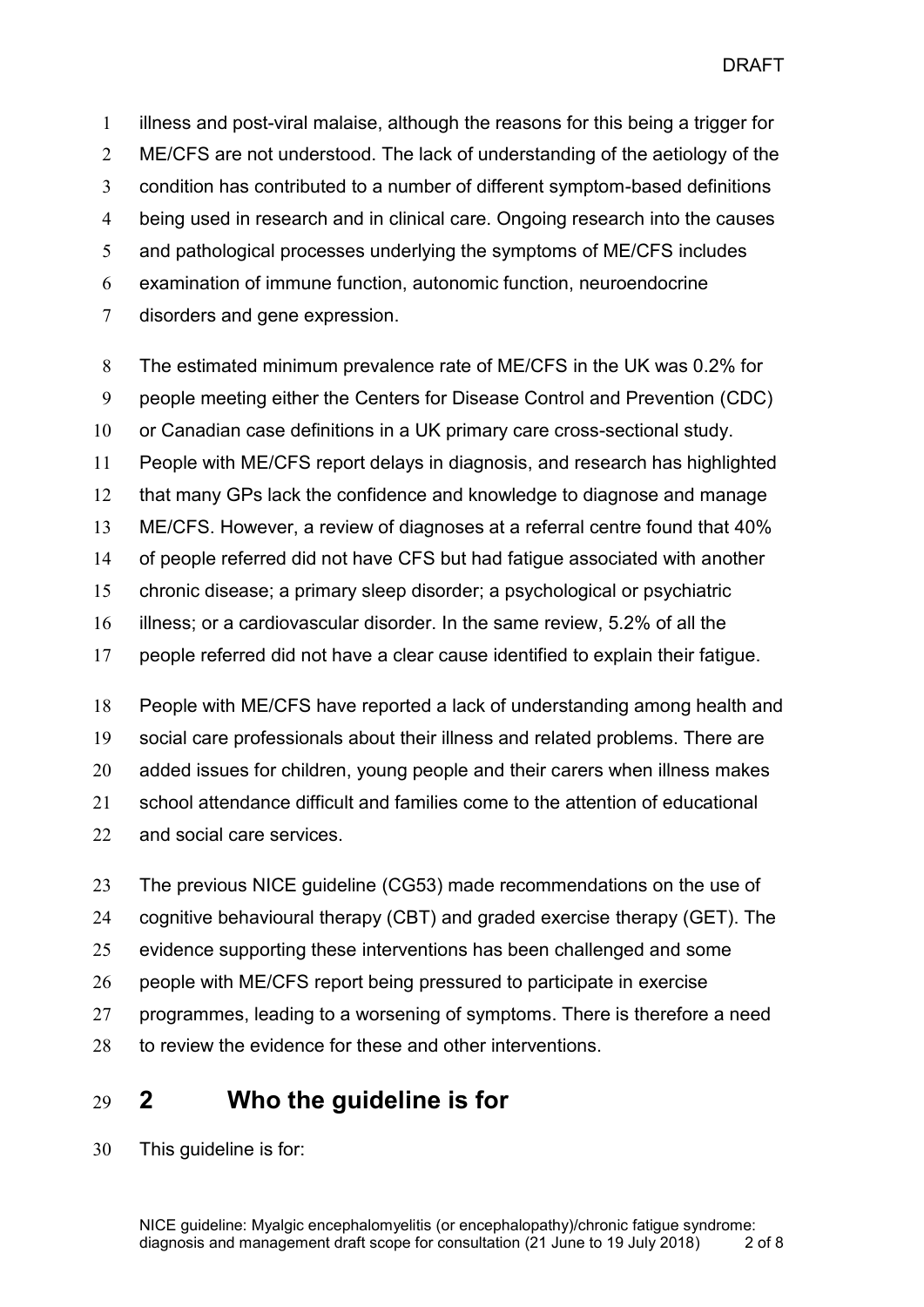- 1 All health and social care professionals including those working or
- 2 providing input into educational and occupational health services
- 3 Commissioners
- 4 People with suspected or diagnosed ME/CFS, their families and carers and
- 5 the public
- 6 It may also be relevant for:
- 7 · education services
- 8 occupational health services
- 9 voluntary sector organisations
- 10 NICE guidelines cover health and care in England. Decisions on how they
- 11 apply in other UK countries are made by ministers in the [Welsh Government,](http://wales.gov.uk/)
- 12 [Scottish Government,](http://www.scotland.gov.uk/) and [Northern Ireland Executive.](http://www.northernireland.gov.uk/)

### 13 *Equality considerations*

- 14 NICE has carried out [an equality impact assessment](http://www.nice.org.uk/guidance/indevelopment/gid-xxx/documents) during scoping. The
- 15 assessment:
- 16 lists equality issues identified, and how they have been addressed
- 17 explains why any groups are excluded from the scope.
- 18 The guideline will look at inequalities relating to ethnic origin.
- 19 **3 What the guideline will cover**
- 20 *3.1 Who is the focus?*

#### 21 **Groups that will be covered**

- 22 People with suspected or diagnosed ME/CFS
- 23  $\bullet$  Specific consideration will be given to:
- 24 children and young people
- $25 -$  people with severe symptoms.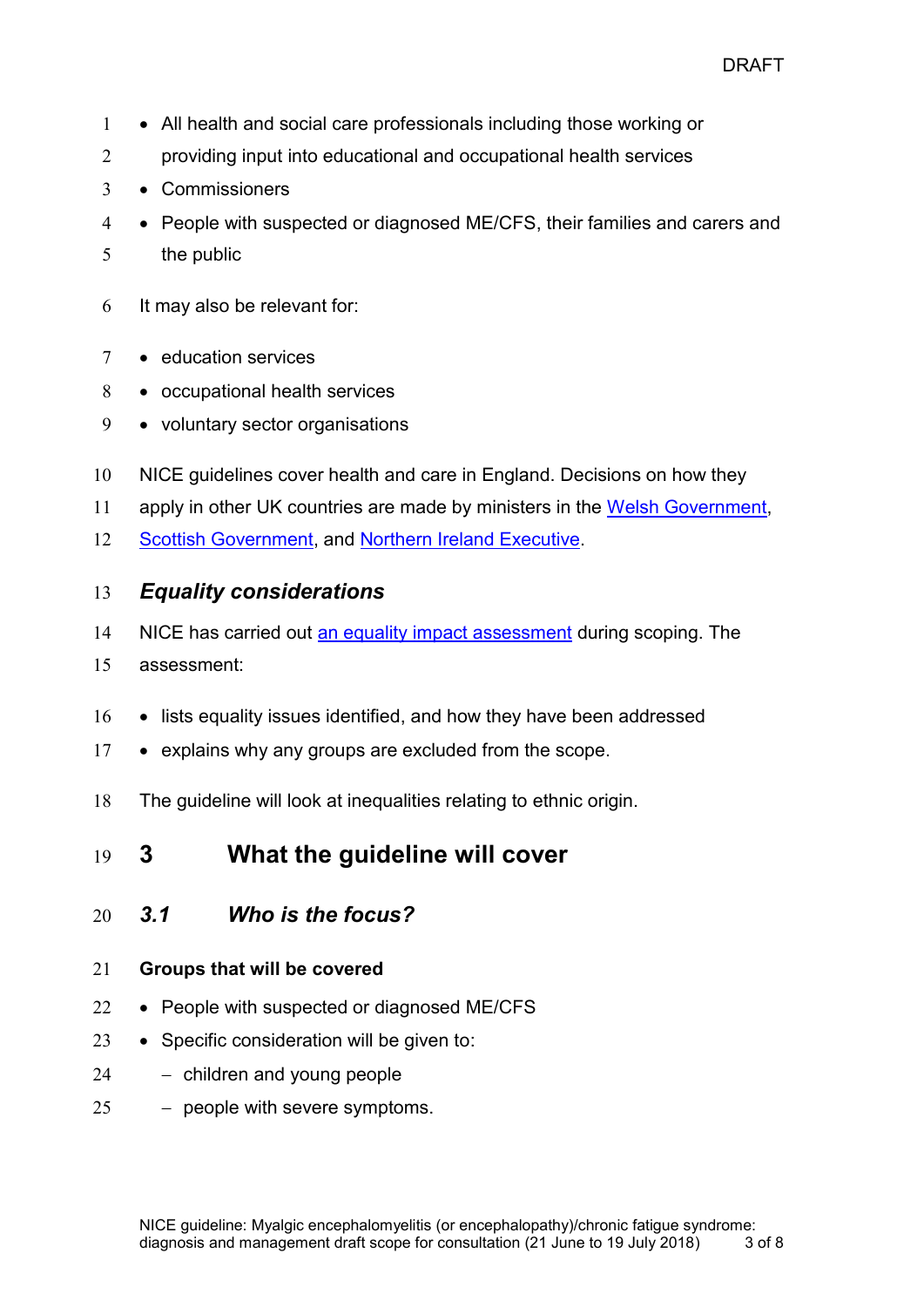### *3.2 Settings*

#### **Settings that will be covered**

- All settings where NHS or social care is provided or commissioned, including
- health services related to education and occupational health.

### *3.3 Activities, services or aspects of care*

#### **Key areas that will be covered**

- We will look at evidence in the areas below when developing the guideline,
- but it may not be possible to make recommendations in all the areas.
- 1 Identification and assessment before diagnosis
- 2 Diagnosis of ME/CFS
- 3 Management of ME/CFS
- 4 Monitoring and review
- 5 Information, education and support for people with suspected and
- diagnosed ME/CFS, and their families and carers
- 6 Information, education and support for health and social care
- professionals.
- Note that guideline recommendations for medicines will normally fall within
- licensed indications; exceptionally, and only if clearly supported by evidence,
- use outside a licensed indication may be recommended. The guideline will
- assume that prescribers will use a medicine's summary of product
- characteristics to inform decisions made with individual patients.

#### **Areas that will not be covered**

- 23 1 The specific management of symptoms where NICE guidance already
- exists (see below for related NICE guidelines) and management is not
- expected to be different in ME/CFS

### **Related NICE guidance**

### *Published*

28 • [Lyme disease](https://www.nice.org.uk/guidance/ng95) (2018). NICE guideline NG95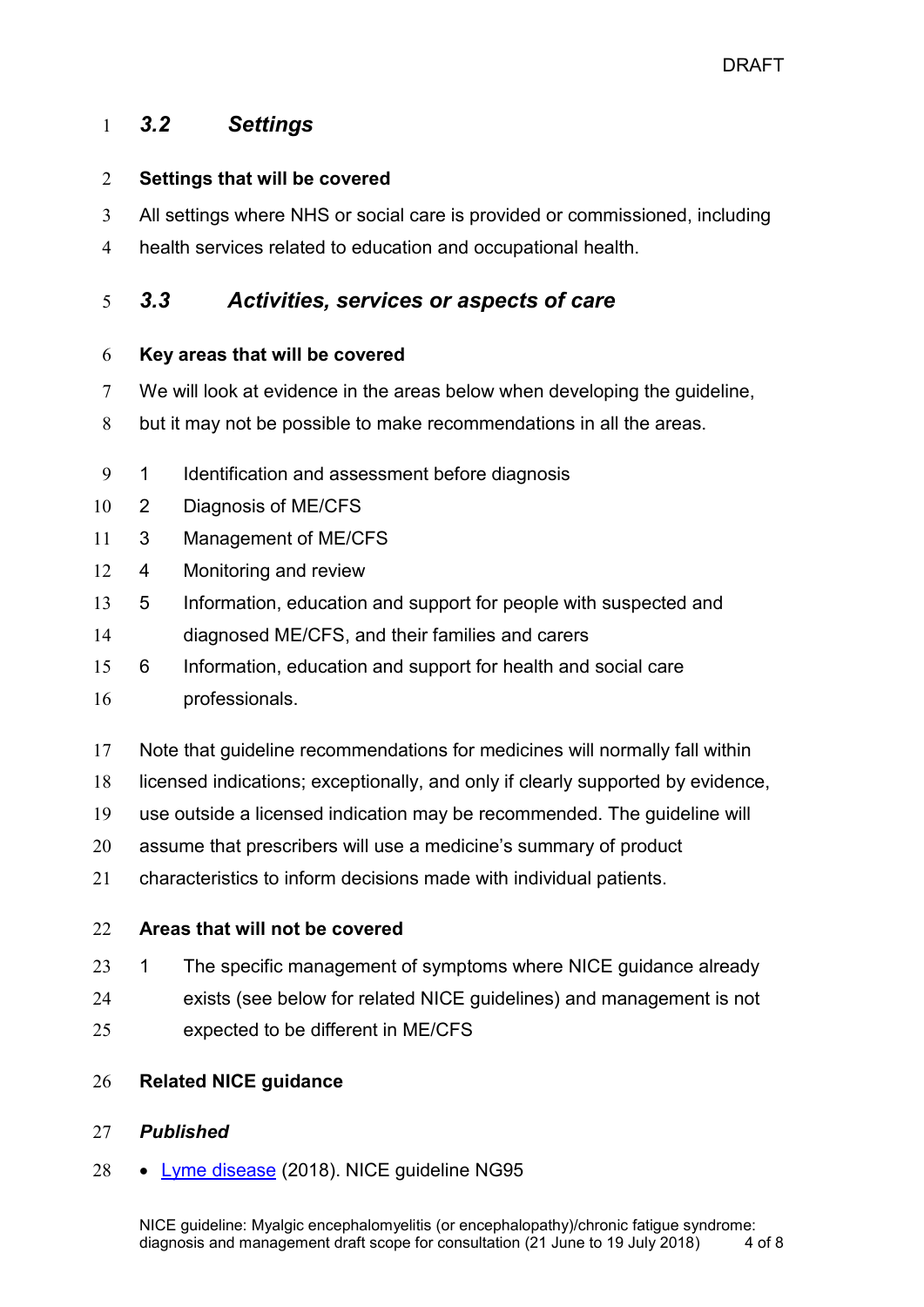- 1 Neuropathic pain in adults: pharmacological management in non-specialist
- [settings](https://www.nice.org.uk/guidance/cg173) (2013). NICE guideline CG173
- 3 [Headaches in over 12s: diagnosis and management](https://www.nice.org.uk/guidance/cg150) (2012). NICE
- guideline CG150
- [Common mental health problems: identification and pathways to care](https://www.nice.org.uk/guidance/cg123)
- (2011). NICE guideline CG123
- 7 [Irritable bowel syndrome in adults: diagnosis and management](https://www.nice.org.uk/guidance/cg61) (2008).
- NICE guideline CG61

### *In development*

- 10 [Thyroid disease: assessment and management.](https://www.nice.org.uk/guidance/indevelopment/gid-ng10074) NICE guideline.
- Publication expected November 2019
- 12 [Chronic pain: assessment and management.](https://www.nice.org.uk/guidance/indevelopment/gid-ng10069) NICE guideline. Publication
- expected January 2020
- *NICE guidance that will be replaced by this guideline*
- [Chronic fatigue syndrome/myalgic encephalomyelitis \(or encephalopathy\):](https://www.nice.org.uk/guidance/cg53/)
- [diagnosis and management](https://www.nice.org.uk/guidance/cg53/) (2007) NICE guideline CG53

## **NICE guidance about the experience of people using NHS services**

- NICE has produced the following guidance on the experience of people using
- the NHS. This guideline will not include additional recommendations on these
- topics unless there are specific issues related to ME/CFS:
- 21 [Medicines optimisation](http://www.nice.org.uk/guidance/ng5) (2015) NICE guideline NG5
- 22 [Patient experience in adult NHS services](http://www.nice.org.uk/guidance/CG138) (2012) NICE quideline CG138
- 23 [Service user experience](http://www.nice.org.uk/guidance/CG136) in adult mental health (2011) NICE guideline
- CG136
- 25 [Medicines adherence](http://www.nice.org.uk/guidance/cg76) (2009) NICE quideline CG76

## *3.4 Economic aspects*

- We will take economic aspects into account when making recommendations.
- We will develop an economic plan that states for each review question (or key
- area in the scope) whether economic considerations are relevant, and if so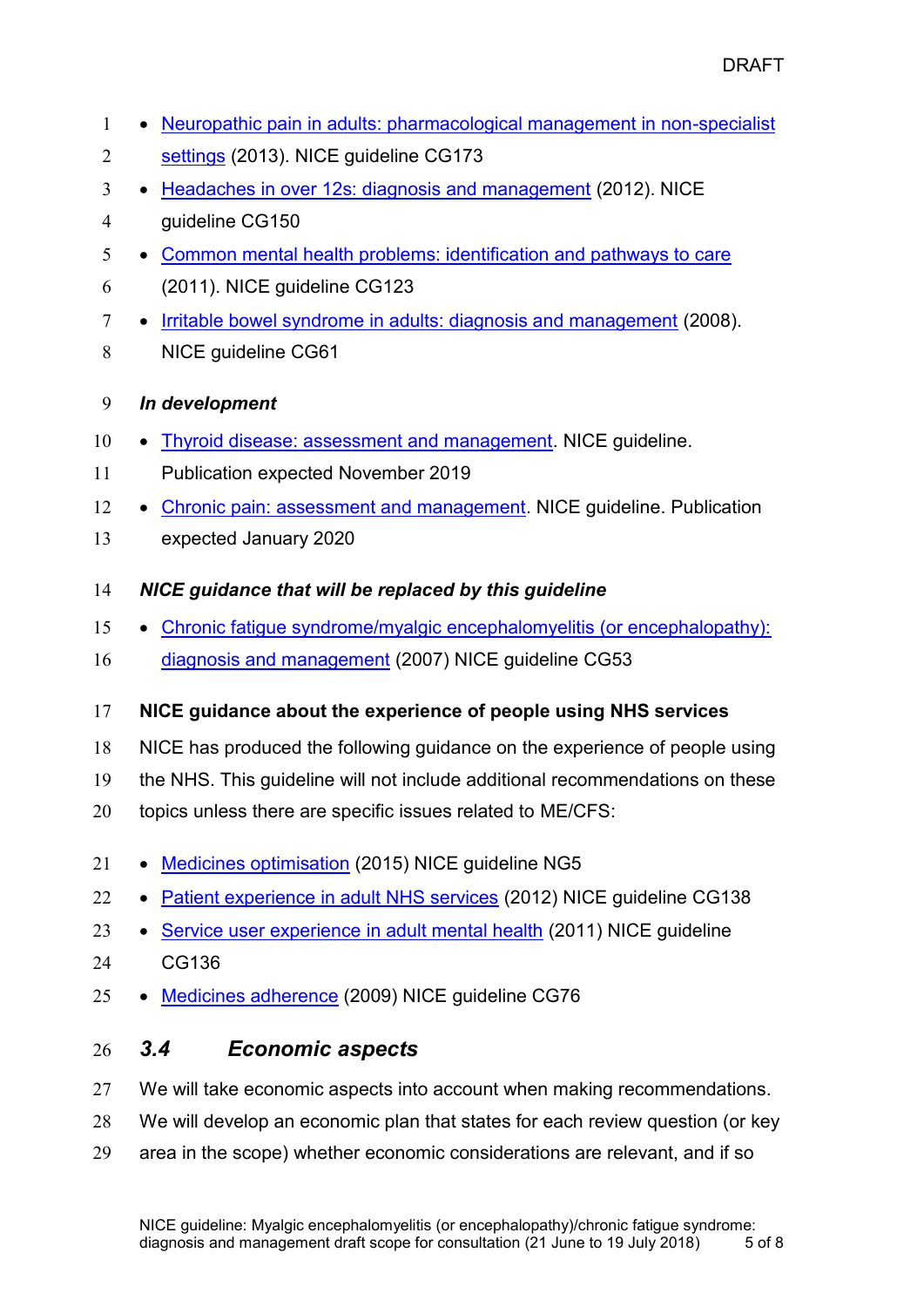whether this is an area that should be prioritised for economic modelling and

- analysis. We will review the economic evidence and carry out economic
- analyses, using an NHS and Personal Social Services perspective.

# *3.5 Key issues and draft questions*

While writing this scope, we have identified the following key issues and draft

question related to them:

- 1 Identification and assessment before diagnosis
- 8 1.1 In whom should ME/CFS be suspected?
- 1.2 What is the most clinically and cost effective method of assessing
- people with suspected ME/CFS?
- 11 1.3 Can disability or assessment scales aid the identification of people with ME/CFS?
- 1.4 What are the barriers and facilitators to the identification of ME/CFS?
- 1.5 What are the precautionary management strategies that should be adopted before diagnosis?
- 2 Diagnosis of ME/CFS
- 2.1 What tests are clinically and cost effective in making a diagnosis of ME/CFS?
- 2.2 In people with suspected ME/CFS, what are the criteria used to establish a diagnosis?
- 2.3 What are the barriers and facilitators to the diagnosis of ME/CFS?
- 3 Management of ME/CFS
- 3.1 What is the clinical and cost effectiveness of pharmacological interventions for people with ME/CFS?
- 3.2 What is the clinical and cost effectiveness of non-pharmacological interventions for people with ME/CFS?
- 3.3 What is the clinical and cost effectiveness of self-management
- strategies for people with ME/CFS?
- 3.4 In people with ME/CFS, what is the clinical and cost effectiveness of
- different models of multidisciplinary team care, including team
- composition?
- 4 Monitoring and review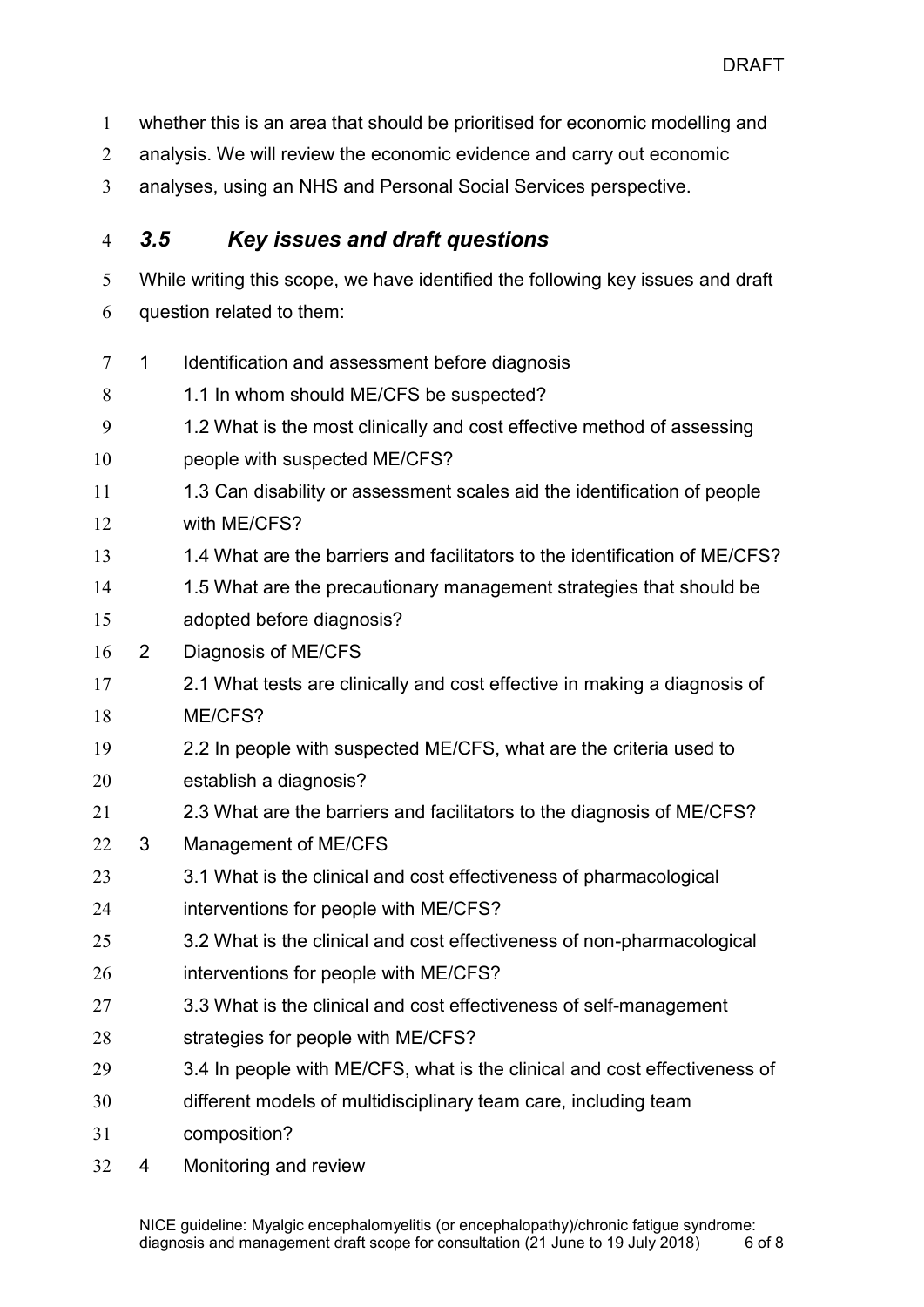| $\mathbf{1}$   |                             | 4.1 What is the most clinically and cost effective method of monitoring |
|----------------|-----------------------------|-------------------------------------------------------------------------|
| $\overline{2}$ |                             | people with ME/CFS?                                                     |
| 3              |                             | 4.2 What is the most clinically and cost effective method of reviewing  |
| $\overline{4}$ |                             | people with ME/CFS?                                                     |
| 5              |                             | 4.3 What are the barriers and facilitators to the care of people with   |
| 6              |                             | ME/CFS?                                                                 |
| 7              | 5                           | Information, education and support for people with suspected and        |
| 8              |                             | diagnosed ME/CFS, and their families and carers                         |
| 9              |                             | 5.1 What information, education and support do people with ME/CFS       |
| 10             |                             | and their families and carers need?                                     |
| 11             | 6                           | Information, education and support for health and social care           |
| 12             |                             | professionals                                                           |
| 13             |                             | 6.1 What information, education and support do health and social care   |
| 14             |                             | professionals who provide care for people with ME/CFS need?             |
| 15             | 3.6                         | <b>Main outcomes</b>                                                    |
| 16             |                             | The main outcomes that may be considered when searching for and         |
| 17             | assessing the evidence are: |                                                                         |
| 18             | 1                           | Quality of life (for example, EQ-5D, SF-36)                             |
| 19             | 2                           | Pain                                                                    |
| 20             | 3                           | Fatigue                                                                 |
| 21             | 4                           | Physical and cognitive functioning (a person's ability to do everyday   |
| 22             |                             | tasks and activities)                                                   |
| 23             | 5                           | Psychological wellbeing                                                 |
| 24             | 6                           | Care needs                                                              |
| 25             | 7                           | Sleep                                                                   |
| 26             | 4                           | <b>NICE Pathways</b>                                                    |

- When this guideline is published, we will update the NICE Pathway on
- [ME/CFS.](http://pathways.nice.org.uk/pathways/chronic-fatigue-syndrome-myalgic-encephalomyelitis) NICE Pathways bring together everything we have said on a topic in
- interactive flowcharts.